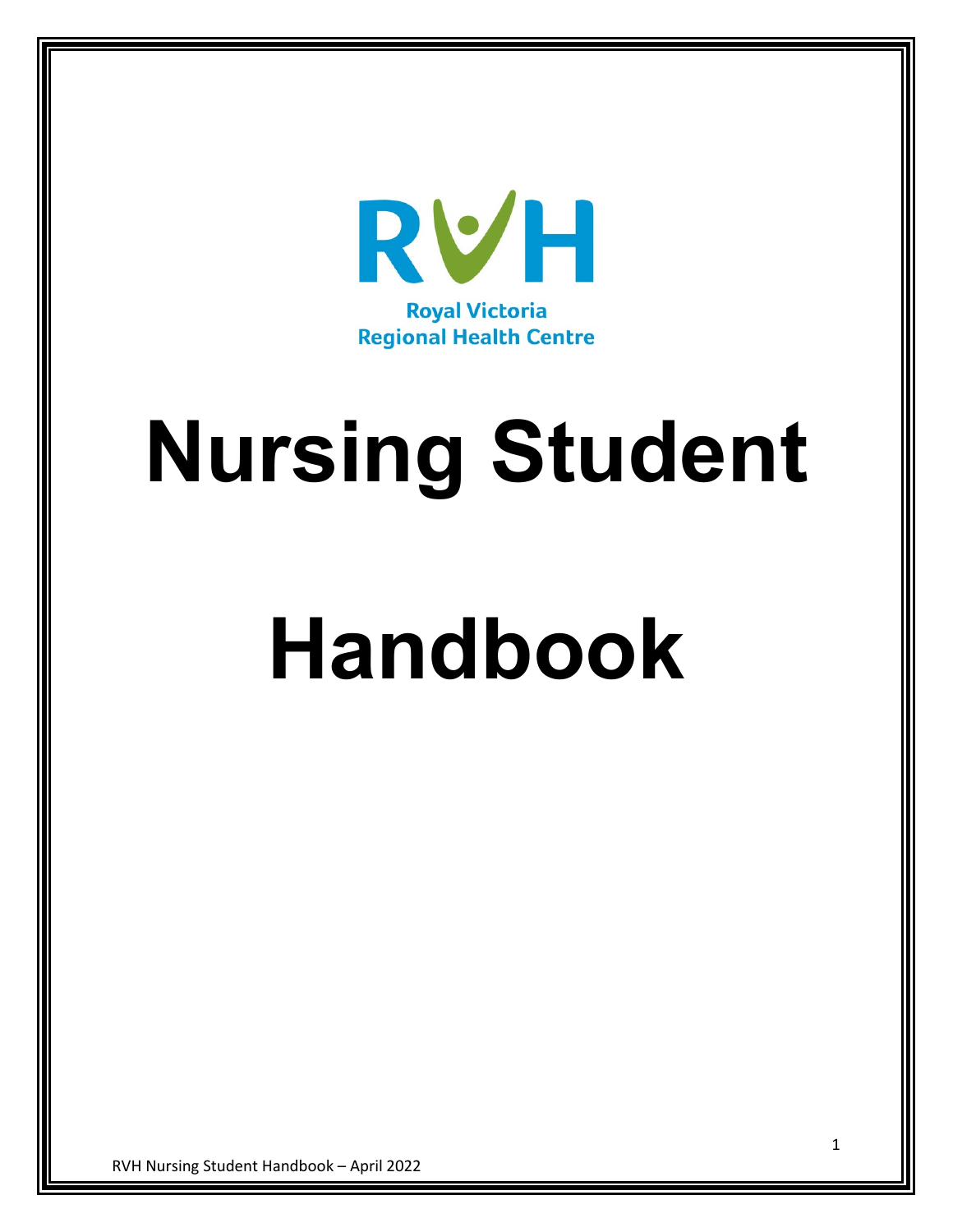Dear Student:

Welcome to Royal Victoria Regional Health Centre (RVH) in Barrie Ontario. Thank you for choosing our health center to support your learning needs. We truly hope that you find your experience with us rewarding, stimulating, safe, and fulfilling.

RVH, provides safe, high-quality care for residents across a large geographical region including Simcoe County and the District of Muskoka. RVH is the largest hospital in the region of Simcoe Muskoka. RVH's team of over 350 physicians, 2,500 staff and 850 volunteers provides exceptional care and specialty services to almost half a million residents, cardiology, dialysis, cancer care, stroke services, orthopedics, intensive care, mental health and interventional radiology.

RVH has proudly been a Registered Nurses' Association Best Practice Spotlight Organization (BPSO) since its establishment in 2003. An objective of being a BPSO is to, through partnerships, make an impact on patient care through evidence-based interprofessional practice. During the past 10 years RVH has implemented 20 Best Practice Guidelines. These guidelines are clinical resources that provide information regarding evidence-based practices for the interprofessional team. In order to maintain our candidacy for this designation, RVH continues to evaluate current best practices and implement additional guidelines annually.

RVH is focused on delivering high-quality, safe care that puts patients and their families first. We are pleased to welcome you as a valued member of this care team.

With best wishes,

Sarah Morris RN, BScN, MN, CMP Operations Director, Professional Practice, IPAC and Allied Health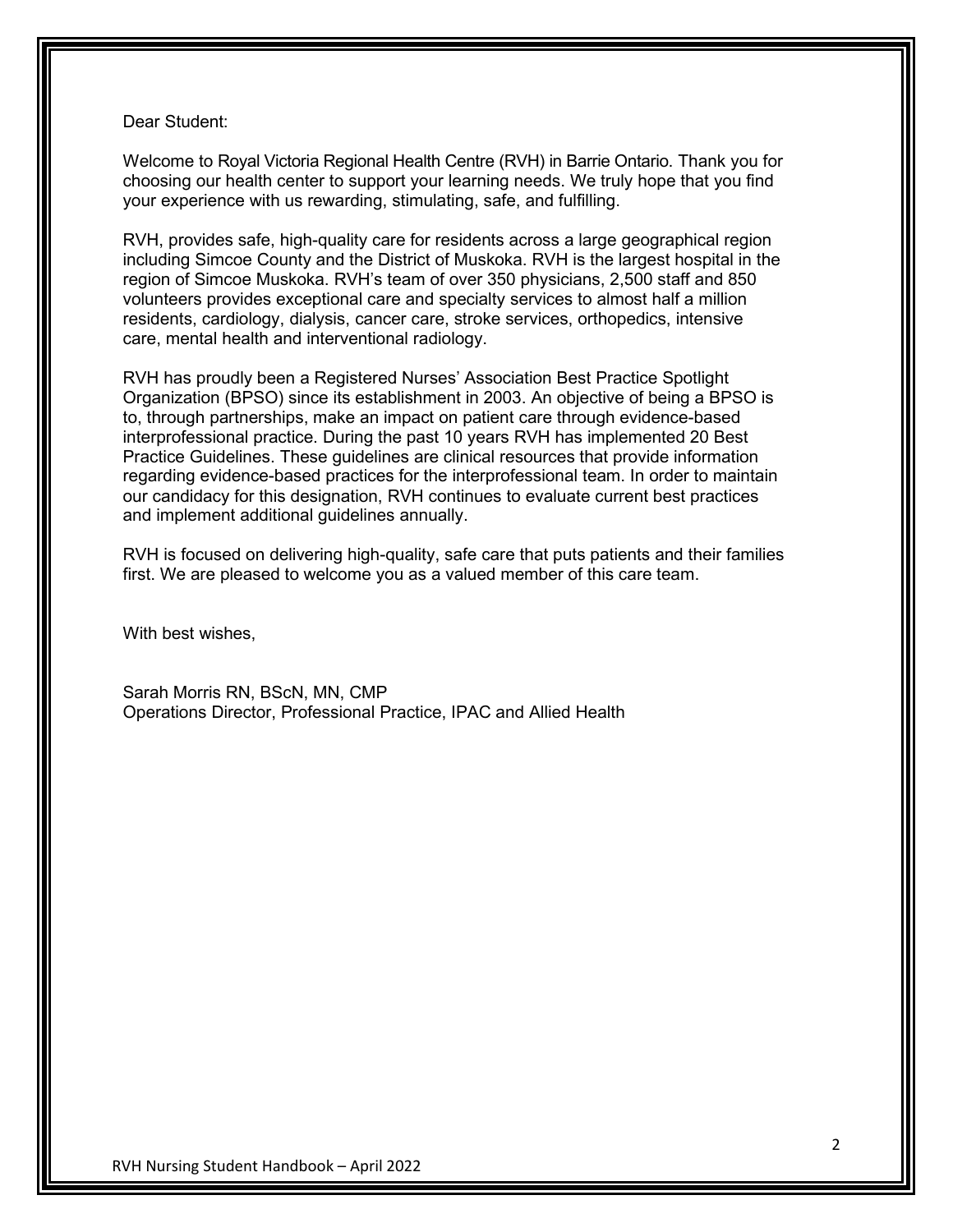### **Introduction and Objectives**

Welcome to RVH! At RVH we are pleased to welcome over 1000 students annually from all disciplines. We are extremely passionate about the safe care that we extend to patients and their families, and embrace the invaluable contribution that our students make to patient care. We are committed to providing you with a safe and high quality learning experience during your time with us. In order to maximize your experience as a student, please take some time to review this handbook prior to your clinical experience.

The handbook is destined for students registered to complete a clinical rotation at RVH. This handbook will provide you with information on the following objectives:



- $\checkmark$  Welcome you and help you familiarize yourself with the physical and cultural environment at RVH.
- $\checkmark$  Introduce you to the programs, services, policies, procedures, and role expectations of the specific practice setting.
- $\checkmark$  Provide you with the information necessary to safely enjoy your learning experience at RVH.
- Review and submit all of the necessary forms required to start your placement

### **Brief Overview of Our Health Centre**

### **MY CARE**

Our patient-centered MY CARE philosophy is our road map that guides everything we do. We strive to make RVH the best place to work, practice, volunteer and most importantly to receive care. Patients and their families are at the centre of Royal Victoria Regional Health Centre's Strategic Plan. It is a plan rooted in the belief that every patient will have the best possible experience in our health centre. It is a philosophy we call MY CARE and it's this focus on patients and their families that drives our entire plan.

### **Our Vision**

Make each life better. Together.

### **Our Mission**

Exceptional care is our passion. People are our inspiration. Safety is our promise.

### **Values**

Our MY CARE philosophy means we will THINK BIG and exceed our patient's expectations. We will treat patients and their loved ones with courtesy, dignity and RESPECT, while being responsive to their unique circumstances and cultural needs. We want the patient to be a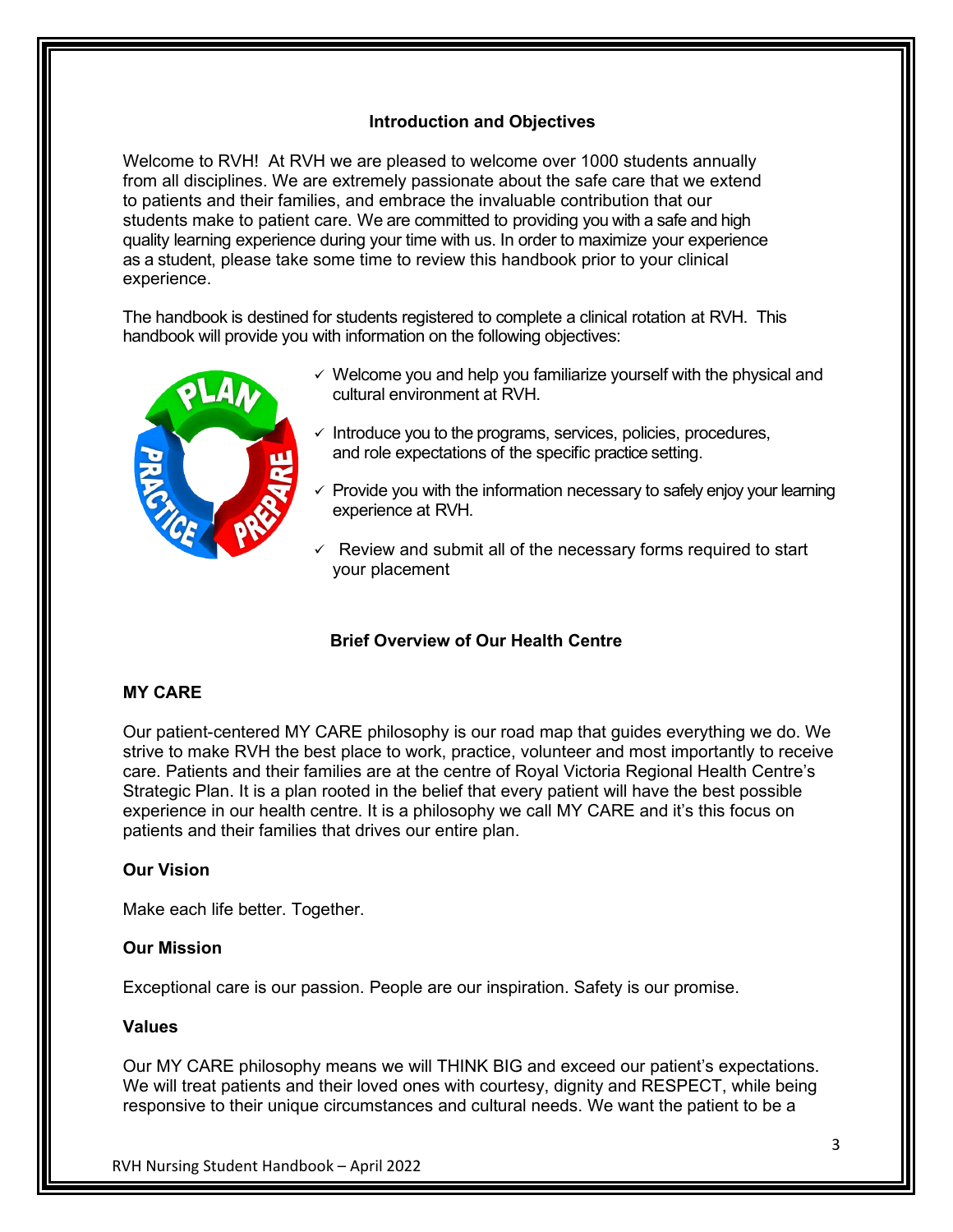partner in their care. We will listen carefully to them and keep them informed about their condition and treatment so, together, we can make the best decisions. We will WORK TOGETHER to coordinate their care – inside and outside our facility – and we will OWN our decisions and behaviours. Our unwavering focus on our patients will enable us to make each life better. Together.

### **Preparing for Your Clinical Placement**

### **Student Orientation**

All nursing students (including instructor-led groups and consolidation/praxis students) are required to complete self-directed orientation and this must be completed prior to the first day of clinical placement. The orientation is specifically designed to prepare our students to practice safely while at RVH and will focuses on provincially legislated occupational health and safety training, patient safety, hospital-wide policies and procedures that govern our practice and role expectations.

### **Overview of Student Orientation:**

- Onboarding documents are located on the RVH website [www.rvh.on.ca](http://www.rvh.on.ca/) and click on *Teaching and Research* to access the drop down menu for *Education.* By clicking on *Clinical Student Education* you can access all of the onboarding forms.
- Orientation is self-directed and can also be accessed through RVH's external website.
- You will need to complete and submit your onboarding documents prior to your first clinical day. Please submit them by email to students $@rv$ h.on.ca including your first and last name in the subject line.

### Required Documents:

- Attestation Form
- Student Orientation Checklist
- 1. Student Placement Intake Form
- 2. Code of Conduct Pledge
- 3. Staff Alert Pendant Quiz
- 4. Scanned copy of your Police/Vulnerable Sector Check completed within one year and does not expire while you are here doing your placement.
- 5. Occupational Health and Safety (OHS) Placement Form- please review requirements and provide this information to your coordinator who will submit this form on your behalf.

### **Health and Safety Requirements**

All students are required to report their immunization status for the following immunizations:

- Tuberculosis
- Influenza
- **Measles**
- Mumps Rubella
- COVID-19

### **For Student Groups:**

A copy of your police check (vulnerable screening sectors) must be submitted prior to the beginning of any clinical placement. This must be obtained by the student within one calendar year of the start of the clinical placement and must be valid for the duration of the placement. The student is solely responsible to incur the cost of any of the mandatory requirements. RVH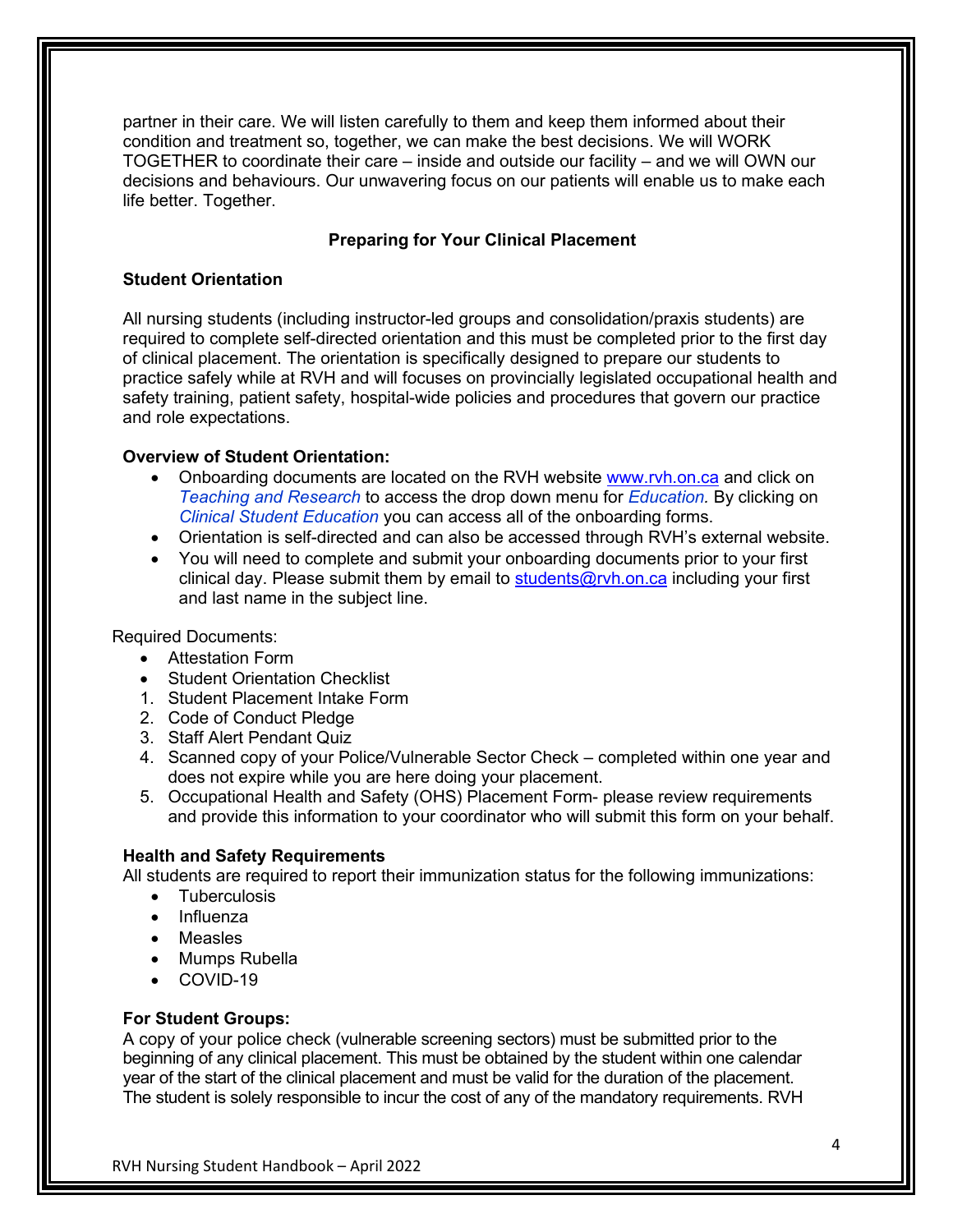staff will validate that these requirements have been met during the onboarding process.

### **For Consolidation/Praxis Students:**

A copy of your police checks (vulnerable screening sectors) must be collected, verified and maintained by RVH staff prior to the beginning of any clinical placement. Both must be obtained by the student within one calendar year of the start of the clinical placement. The student is solely responsible to incur the cost of any of the mandatory requirements.

All students must be respiratory mask fit-tested by the school prior to the clinical experience and will be required to provide documented evidence. Masks will be provided by the hospital and worn by students according to Infection Prevention and Control guidelines, policies and procedures. If you require mask fit testing you can request this through the RVH Work Place Safety free of charge.

### **Work/Education Agreement**

All students' placements are contingent on a current affiliation agreement between the academic institution and RVH.

### **Student Identification and Badges**

All RVH staff, physicians, volunteers, and students wear an identification badge that provides their first name, position and photo identification. Each student will be given a photo ID during the student orientation session. As a student, you are also expected to wear a student identification badge at all times (provided by your school). You are also expected to adhere to RVH policies on Dress Code. RVH policies can be accessed through the RVH Intranet – policies and documents tab.

### **Privacy and Confidentiality**

Personal health information must be collected, used, shared and stored in a confidential and secure manner, while being made available to authorized users for patient care, administration, education, research and other authorized purposes. RVH recognizes its duty to comply with the Ontario Personal Health Information Protection Act, 2004 ("PHIPA").

As a student working at RVH, you are considered an 'agent' of RVH under this act (PHIPA, 2004). As an 'agent' of a healthcare facility, you are expected to adhere to RVH's privacy and confidentiality policy. The policy is posted on the RVH Intranet under the policies and documents tab. Please use the search feature by entering the search words "confidentiality, privacy and personal health information".

As a student, you are expected to sign the confidentiality agreement prior to the start of your clinical rotation. Please read and sign the confidentiality agreement attached in the last pages of this handbook.

Some key items to consider:

- Never access records of those for whom you are not providing direct care accessing your own records or those of your family members via the EMR is considered a breach.
- Ensure you are logging off and/or locking your computer every time it is not in use
- Review the privacy pledge and privacy policies available on the intranet, and ask questions if you are unclear by speaking with your clinical instructor or the student placement coordinator or emailing [privacy@rvh.on.ca](mailto:privacy@rvh.on.ca)
- Never leave patient information unattended
- Ensure you are having confidential conversations about patient health information in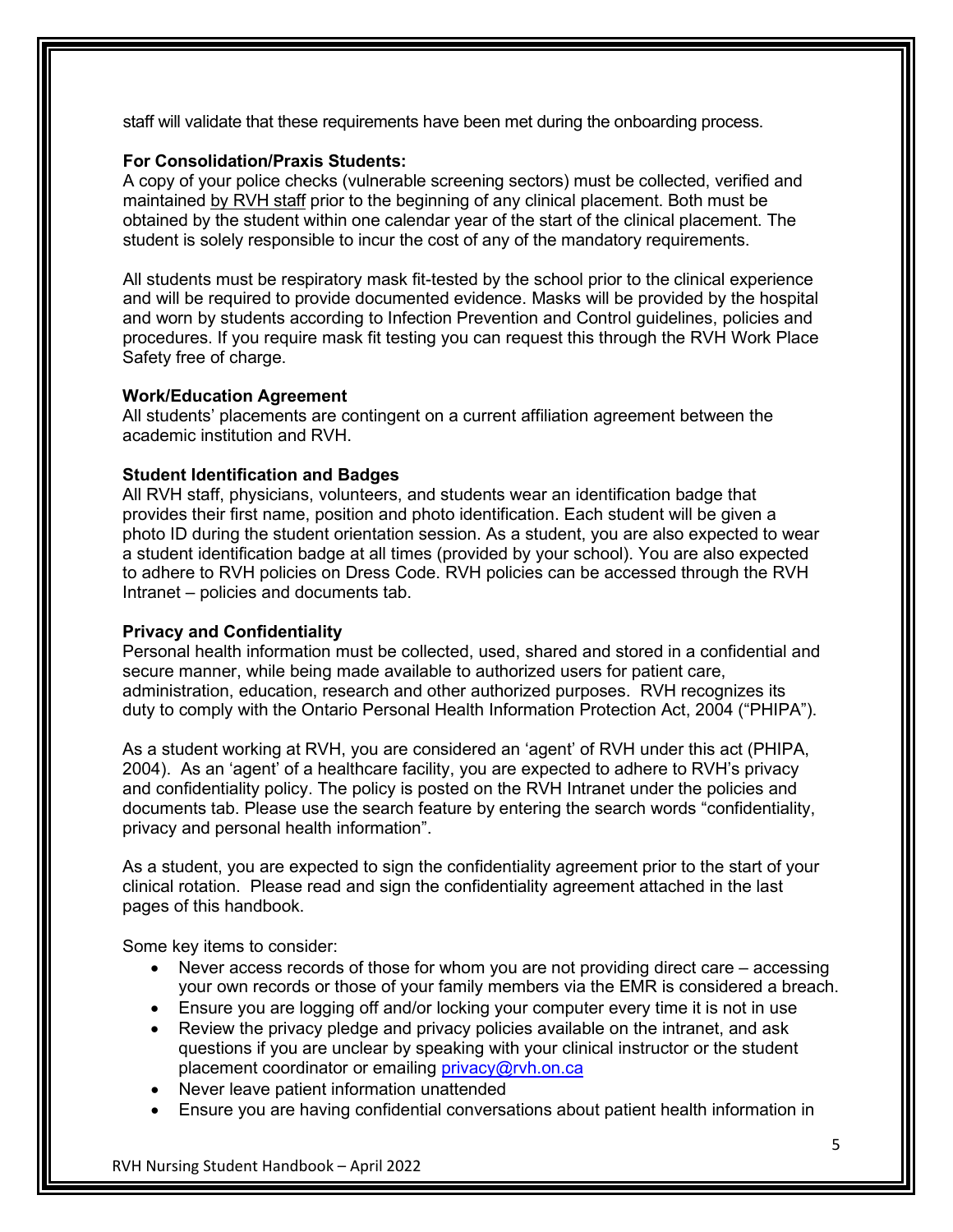private areas with only those who need to know the information

There is nothing more personal than a person's health record. We must do everything to protect that sensitive information. **It is the law.**

A privacy breech may result in the termination of the student placement at RVH. All privacy breeches are promptly investigated and swift and prudent action is taken to protect our patients.

If you have any questions, please contact the Privacy Office at **privacy@rvh.on.ca** 

### **Parking**

Student parking is available in the visitor lot located next to Georgian Drive. Please complete the parking form and submit it to the parking office located adjacent to the visitor's parking lot.

### **Safety is Our Promise**

Safety is our promise at RVH, for our patients, staff and students. Should you experience an injury while in the capacity of a student while of RVH property, please seek medical attention through the Occupational Health and Safety Department immediately. In order for an injury, illness or exposure to be considered work-related, the following criteria must be met:

- Time: When you normally work
- Place: Where you normally work
- **Activity: What you normally do**

If all criteria are met, learners must report the injury to their instructor, the RVH Placement Coordinator and to the Occupational Health and Safety Department (OHS).

OHS is located 1SA, room 1452 and is open Monday – Friday 0800-1600 except on statutory holidays. If the injury/illness/exposure occurs outside of business hours, please report to OHS the next business day. Our phone number is 705-728-9090 ext. 42350.

At RVH safety is our promise. Your safety is our priority. **It is the law**.

### **Frequently Asked Questions**

Q. Are there any skills/processes or procedures that students are not able to perform while they are at RVH?

A. Yes, there are some skills/processes and procedures that students are not able to perform at RVH. These skills are advanced nursing skills at RVH and require additional education, preparation and/or competency testing. The skills/processes and procedures include but are not limited to:

- POC glucose, urine and troponin testing
- Peripheral IV insertion
- Central Venous Access Device (CVAD) care and maintenance
- Automated Dispensing Unit (ADU) access for medications
- Administer Narcotics
- Venipuncture for the purpose of serum sampling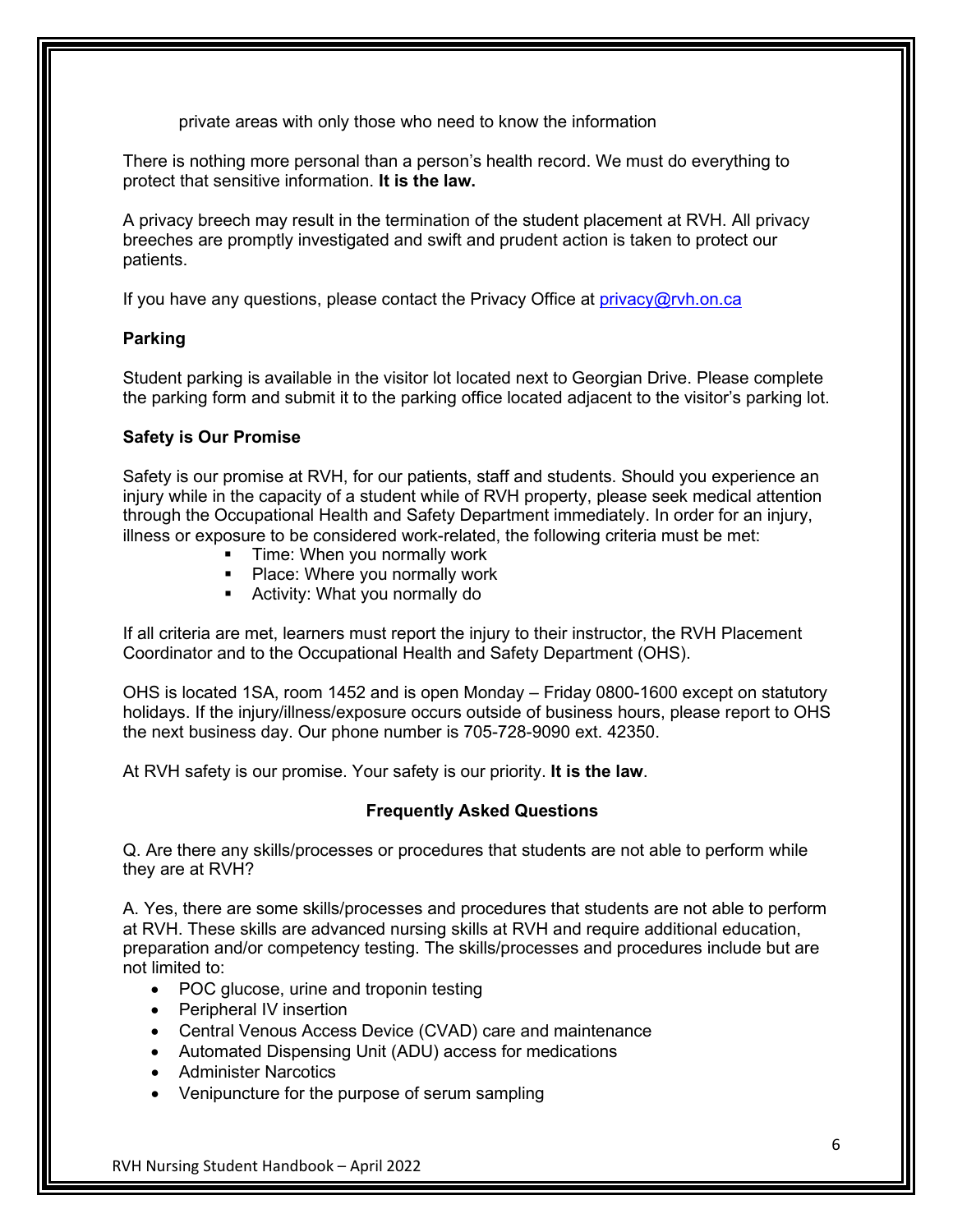- Processing or co-signing provider orders (i.e. NP, MD)
- Obtaining verbal or telephone orders
- Shadowing/observing in any other clinical care area other than the area intended/approved for your current clinical placement unless authorized by student placement coordinator
- Q. Will I receive computer training at RVH?

A. If you are a student at York University or Georgian College, then all computer training occurs through your academic institution. If you are a student coming to RVH from an academic institution other than York University or Georgian College then you will receive Meditech education at RVH. The student placement coordinator will arrange a date, time and location for your training and email these details to the placement coordinator at your academic institution.

Q. How do I get a password for Meditech?

A. Once your placement has been approved and is scheduled to begin, please visit the Professional Practice Room 4144 on site at RVH, Monday to Friday between the hours of 0800 – 1600. **Please bring with you picture ID showing your first and last name**.

### **Navigating the Computer**

At RVH we have numerous resources available to staff and students. Please visit our Intranet page to review:



**Health Library**: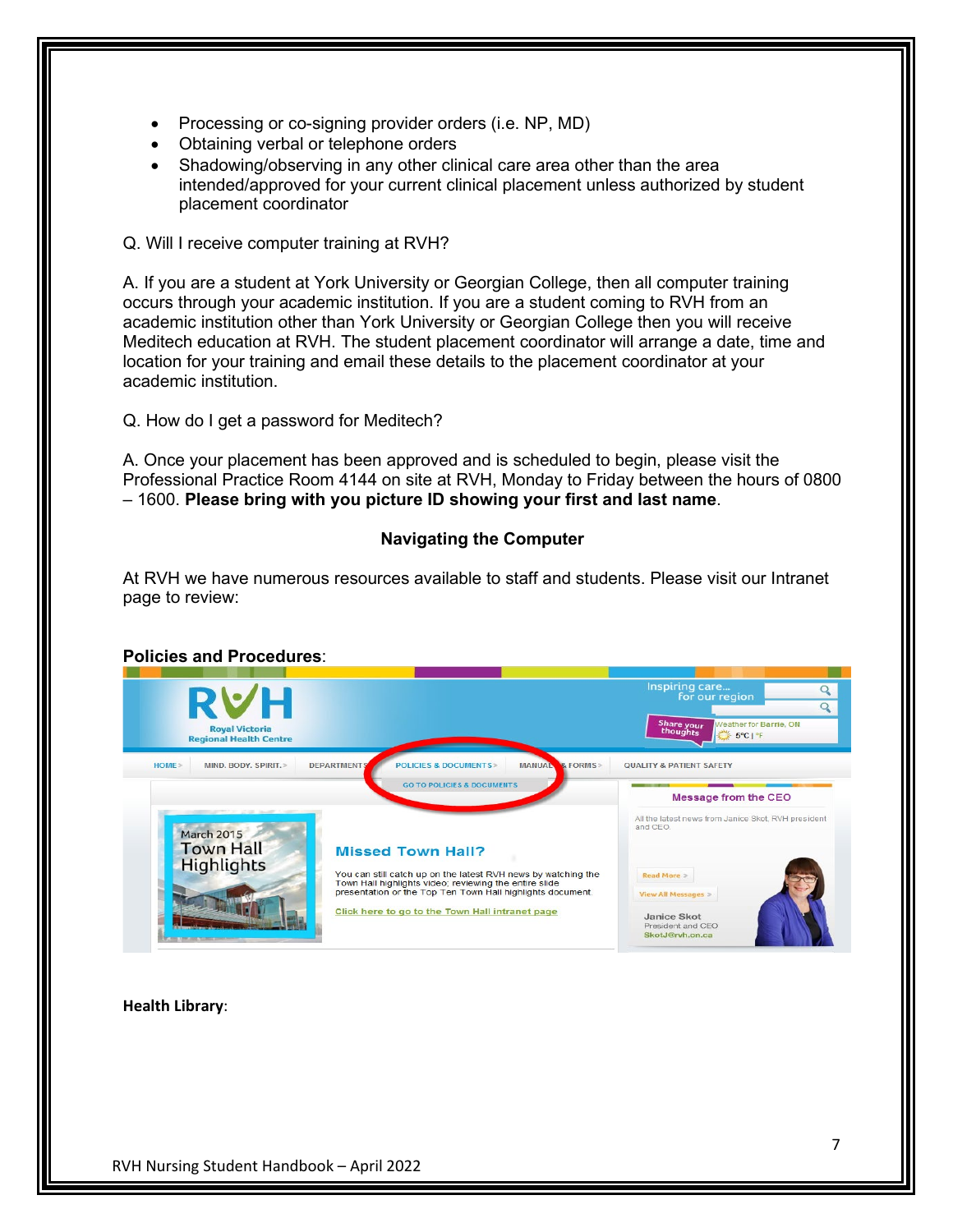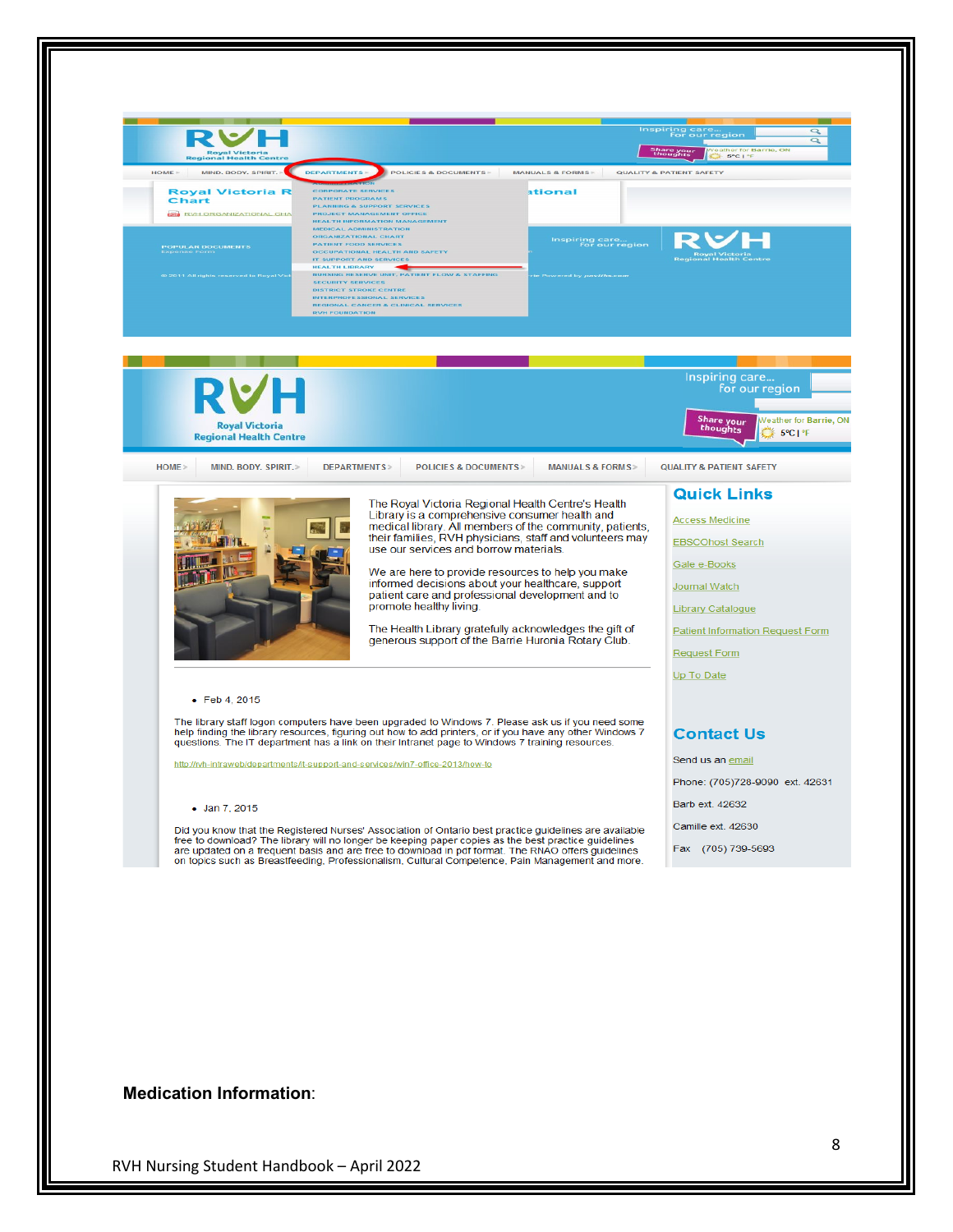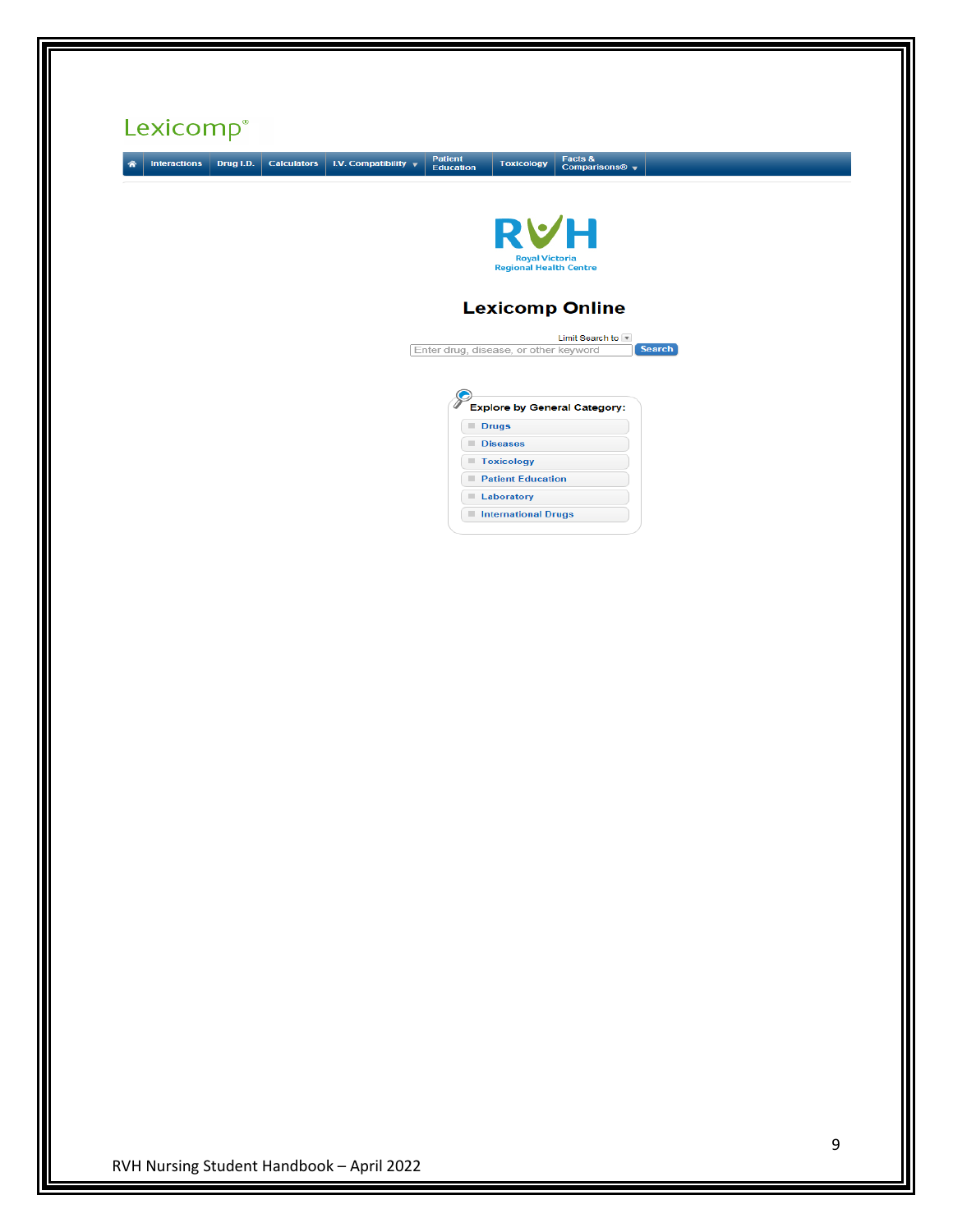| <b>Up-to-Date:</b> |
|--------------------|
|--------------------|

UpToDate<sup>®</sup>

Contents

### > Languages | Help

Welcome, Royal Victoria Regional Health Centre | Log in

Patient Info | What's New | PCUs | Calculators | Drug Interactions

### To Access Up-to-Date:

1. Click on the "Microsoft Windows" Icon<br>2. Type in "up to date"<br>3. Enter your query into the "new search" bar

| New Search:                             | Search in another language |
|-----------------------------------------|----------------------------|
| catheter related                        | O<br>v All Topics          |
| catheter related infection              |                            |
| catheter related util                   |                            |
| catheter related thrombosis             |                            |
| catheter related bacteremia             |                            |
| catheter related bloodstream infections |                            |
| catheter related sepsis                 |                            |
| catheter related blood stream infection |                            |
| catheter related infection adult        |                            |
| catheter related dyf                    |                            |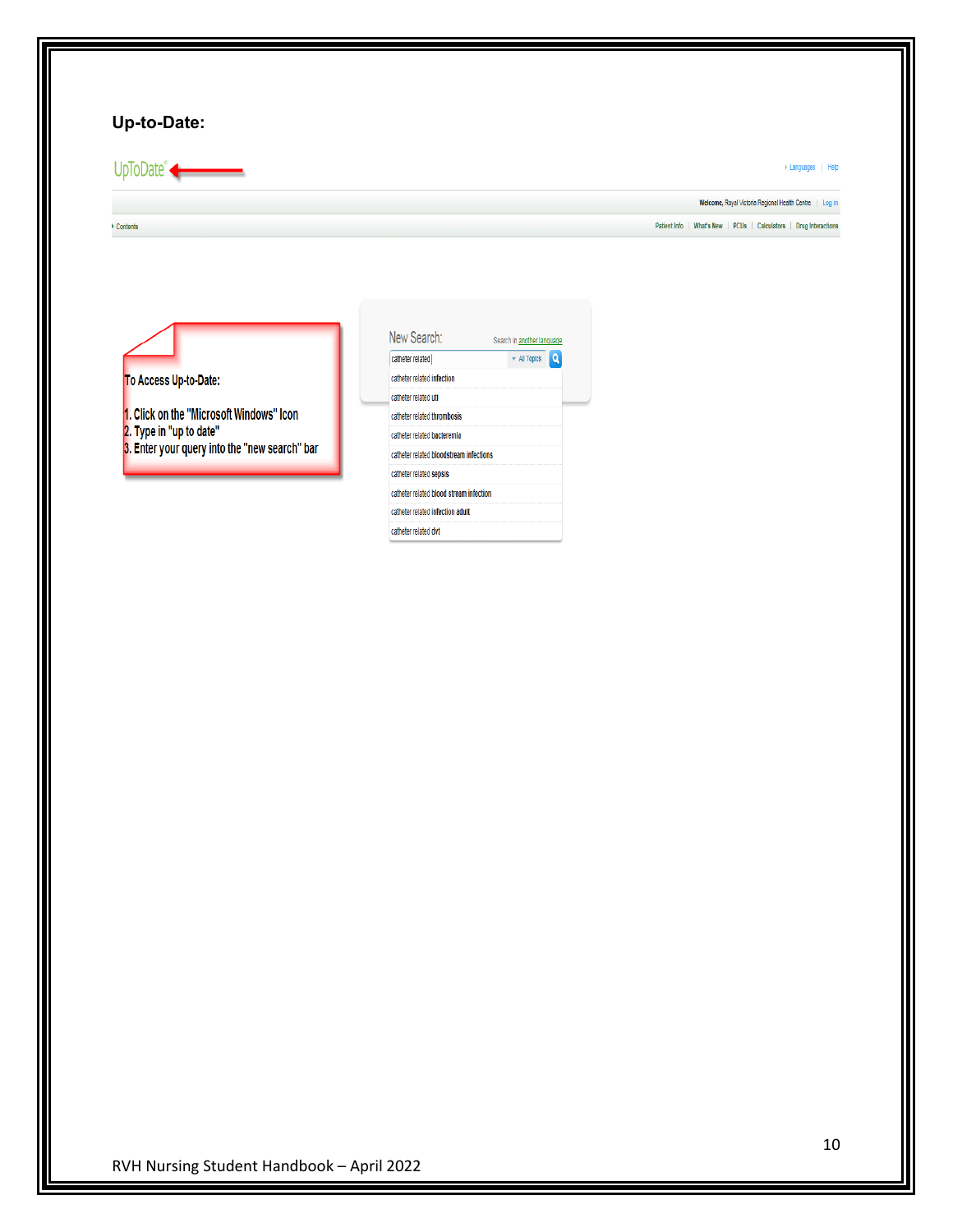

Student Orientation Checklist

Please initial each section in the space provided and submit to the student placement coordinator at the end of the student orientation program.

I have attended the student orientation program

I understand the content that has been covered in the student orientation program

I have read and understood the student orientation handbook

\_\_\_ I understand that it is my responsibility to read and understand the following RVH policies and procedures prior to beginning my clinical experience at RVH

- Code of Conduct Values in Action Policy
- Workplace Harassment and Prevention
- Workplace Violence and Prevention
- Code yellow
- Code white
- Code orange
- Code green
- Code brown
- Code red
- Corporate Dress Code Policy and Footwear Policy
- Information Access and Privacy Policy
- Privacy policy, personal health information protection act (PHIPA) Policy
- I understand that if I am injured while on RVH property that I must immediately notify the student placement coordinator and my academic institution.

I have read, understood, signed and submitted the following documents to the student placement coordinator or delegate:

- Attestation Form
- Student Orientation Checklist (this page)
- Privacy Pledge
- Code of Conduct Pledge
- Occupational Health and Safety Placement Form Learner/Instructor
- Vulnerable Screen Sector Form
- Staff Alert Pendant Quiz

| Student Name:             | School: |
|---------------------------|---------|
| <b>Student Signature:</b> | Date:   |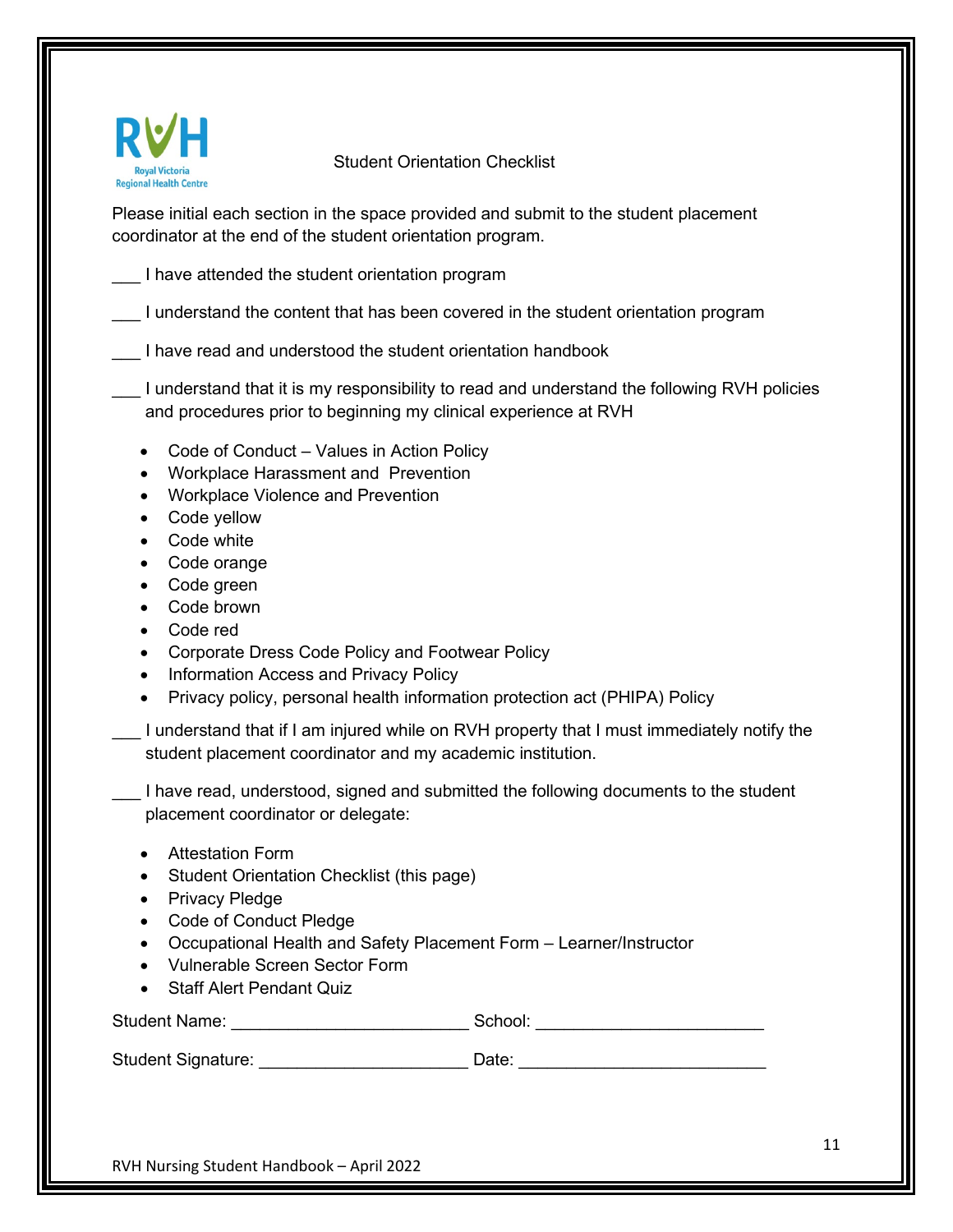### Occupational Health and Safety MINIMUM PLACEMENT REQUIREMENTS Learner/Instructor

This information applies to all residents as well as high school, college and university students (hereafter referred to collectively as *learners*) and to internal and external instructors (hereafter referred to collectively as *instructors*) who have a placement at the Royal Victoria Regional Health Centre (RVH).

Under the *Occupational Health and Safety Act* (1990) - S.25 (2) h, *Health Care and Residential Facilities Regulations* (1993) Section 9 and (1) *Health Protection and Promotion Act* (1990) - Part IV, it is necessary for all persons providing care in an acute care facility to meet requirements for immunization, education and reporting of work-related injuries, exposures and illnesses.

The Academic Institution or supplying agency will receive a package with the documents listed below:

- 1. Occupational Health and Safety [IMMUNIZATION AND SURVEILLANCE INFORMATION](file://RVH-Fileserver/Share$/RVH/Occupational%20Health%20and%20Safety/OHS%20Requirements%20Information) Learner/Instructor – Appendix A
- 2. Occupational Health and Safety [IMMUNIZATION HELP GUIDE](file://RVH-Fileserver/Share$/RVH/Occupational%20Health%20and%20Safety/OHS%20Requirements%20Information)  Appendix B
- 3. Occupational Health and Safety **IMMUNIZATION RECORD/RESPIRATORY FIT FORM** Learner/Instructor
	- This form is to be kept with the instructor or the Academic Institution or supplying agency for easy reference if the RVH OHS department needs information about students in the event of a work-related injury, exposure or illness.
- 4. Occupational Health and Safety **PLACEMENT FORM Learner/Instructor** 
	- This form will be returned to the OHS department by the instructor prior to an individual or group starting placement with RVH.

Documents 1 and 2 will assist the Academic Institution or supplying agency in understanding how to complete documents 3 and 4 and where to get information related to immunization status for completing documents 3 and 4.

At RVH, *safety is our promise*. To ensure that there is appropriate education and follow up for work-related injuries, exposures and illnesses, all learners and instructors are required to complete the Ontario Ministry of Labour's Health and Safety Awareness Training for Workers or Supervisors, accessible via the link below. All students will be required to complete the Worker module while all instructors will be required to complete the Supervisor module.

### <http://www.labour.gov.on.ca/english/hs/training/>

## **Work-related injuries, exposures or illnesses during placement:**

Injuries, exposures and illnesses are deemed work-related when all of the following criteria are met:

- Time: The event occurred during the time when you normally work, AND
- Place: The event occurred in the place where you normally work, AND
- Activity: The event occurred while you performing work that you normally perform